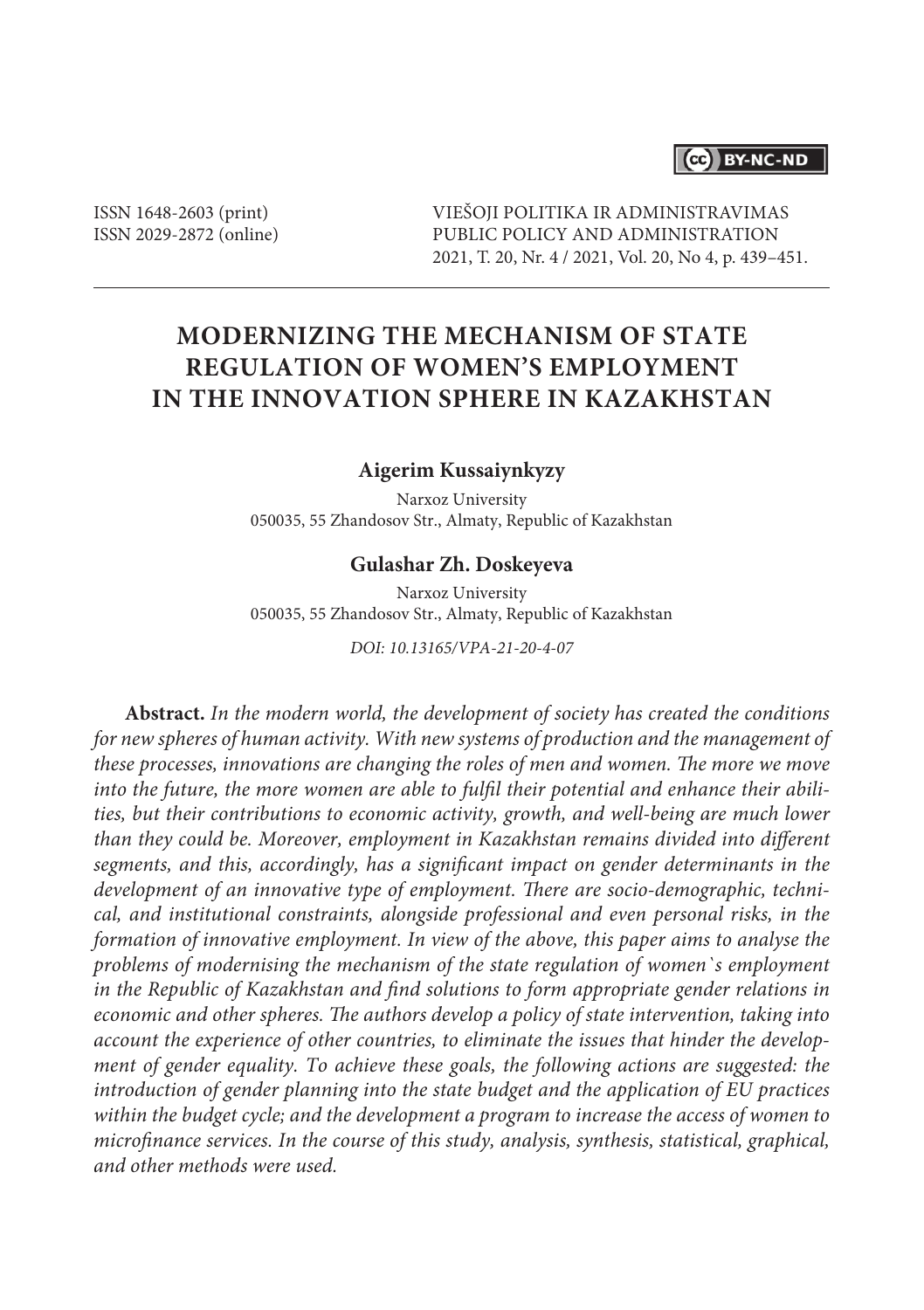**Keywords:** *gender policy, employment, business innovation, economics.*

**Reikšminiai** *žodžiai***:** *lyčių politika, užimtumas, verslo inovacijos, ekonomika.*

### **Introduction**

Today, the Republic of Kazakhstan has every possibility to create an innovative and invested model for the mechanism of women's development. This is evidenced by the high level of the higher education system in the country, which contributes to the training of women. During a methodological literature review, one author concluded that the government of Kazakhstan needs to improve the mechanisms for the employment of women, which will contribute to the creation of new jobs for qualified, professional, and intellectual women (Kiselyova, Koroshchenko, and Robson 2021, 63–65). In 2019, Kazakhstan dropped 12 positions in the gender equality rating. The relevance of Kazakhstani research in the field of equality is important as there has been no progress made in the promotion of gender values in the country.

It should be recognised that the situation regarding gender equality in Kazakhstan is in a state of deep contradiction that has developed between the formal policy of non-discrimination and the reality of life. This is evidenced by perceived gender equality in state and public life and the implementation of the constitutional principle of equal rights and opportunities of the sexes on the one hand, and the actual discrimination of women in employment and the infringement of their social rights in economic life on the other (Pahomov, Karikh and Bondarenko 2021, 81–82). The authors developed a methodological sequence for studying labor and social security legislation in Kazakhstan as follows:– the study of the structure and guarantees of the implementation of the principle of gender equality in the Constitution of Kazakhstan;

- the generalisation of the international standards of equality of men and women from the perspective of implementation in national legislation;
- the study of labour legislation from the perspective of determining gender differences in employment conditions, including:
	- an analysis of the implementation of equality in access to employment, upon the conclusion of an employment contract, and in the use of working and rest time;
	- the study of guarantees of the right to fair remuneration and equal guarantees of protection against unjustified dismissals.
- a study of the problems of gender inequality in social security rights in Kazakhstan;
- the identification of discriminatory norms in the appointment of pensions, benefits, targeted social assistance, and in the provision of social services;– and the generalisation and formulation of recommendations and proposals aimed at eliminating discriminatory standards of employment and social protection from the law.

Considering current trends in the development of the economy alongside innovation processes, labour, and employment, it is necessary to distinguish between general civilisational and regional civilisational approaches. In the general civilisational sense, Western countries are in the post-industrial stage of development, and the rest of hu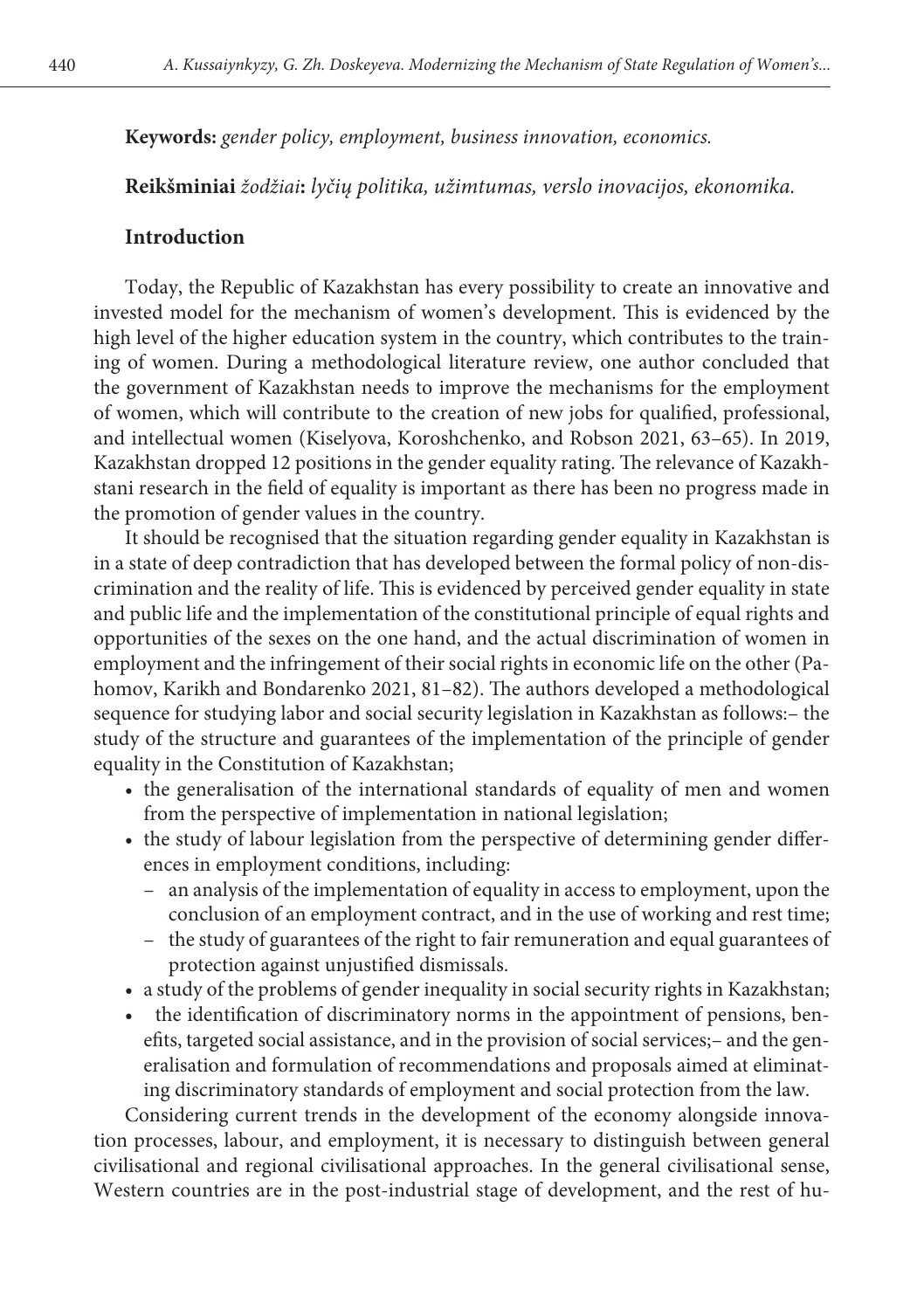manity – including the Republic of Kazakhstan – is in the industrial stage. This stage is characterised by the presence of large fragments of pre-industrial structures, especially agriculture, which objectively determines differences in the direction of economic development. In technologically advanced countries, information and communication resources are most important, whereas in economies like the Republic of Kazakhstan this position is occupied by investment and innovation resources.

The national economy can successfully compete in the market on condition of the constant improvement of goods and services produced and the development of new directions. This is because the trend in global development is such that large industrial corporations are formed under the influence of scientific and technological progress, and the scale of the global market is expanding (Nikolaychuk 2021, 46–48). As a result of these objective processes, competition at the inter-state level is intensifying.

#### **Literature review**

Over the last 20–25 years in developed countries, there has been a transition towards the fifth technological order and the formation of the so-called innovation economy, which is characterised by: the recognition of the economic value of knowledge; a focus on the practical application of skills; the availability of special financial institutions and instruments; the development of innovation infrastructure; a coordinated system of innovation support mechanisms; and the relationship between knowledge and social problems in the development of society (Baregheh, Rowley, and Sambrook 2009). The basis of the new paradigm is made up of such technologies as industrial robots, microprocessors, personal computers, and machine tools with numerical controls.

The introduction of this process, as Kairatova and Myltykbayeva (2017) accurately noted, allows for the achievement of individualisation of production and consumption, increased flexibility and production diversification, and the integration of production and marketing, which make it possible to take into account the requirements of the international market. As a result, innovation cycles of all types of innovations are reduced. In this regard, the countries of the world have demonstrated that no state can independently create and modernise an innovation system that can significantly increase the competitiveness of the national economies of all countries. It is significant that a systematic approach to creating an innovative model is the basis of modern relations, in which great emphasis is placed on social growth.

The Republic of Kazakhstan is taking serious steps towards the modernisation of the innovation system: innovation hubs and techno parks are opening; legislation is being improved; a large amount of finance is being invested in support of innovative projects; and favourable conditions are being created for business ventures.

Nevertheless, today the country needs to develop competence in the formation of appropriate gender relations in the innovation sphere. Businesses should become the main actors in the innovation process, using all platforms created by the state and involving both men and women to carry out the tasks set. The government should facilitate the exchange of information, solving problems of coordination, financing, and interaction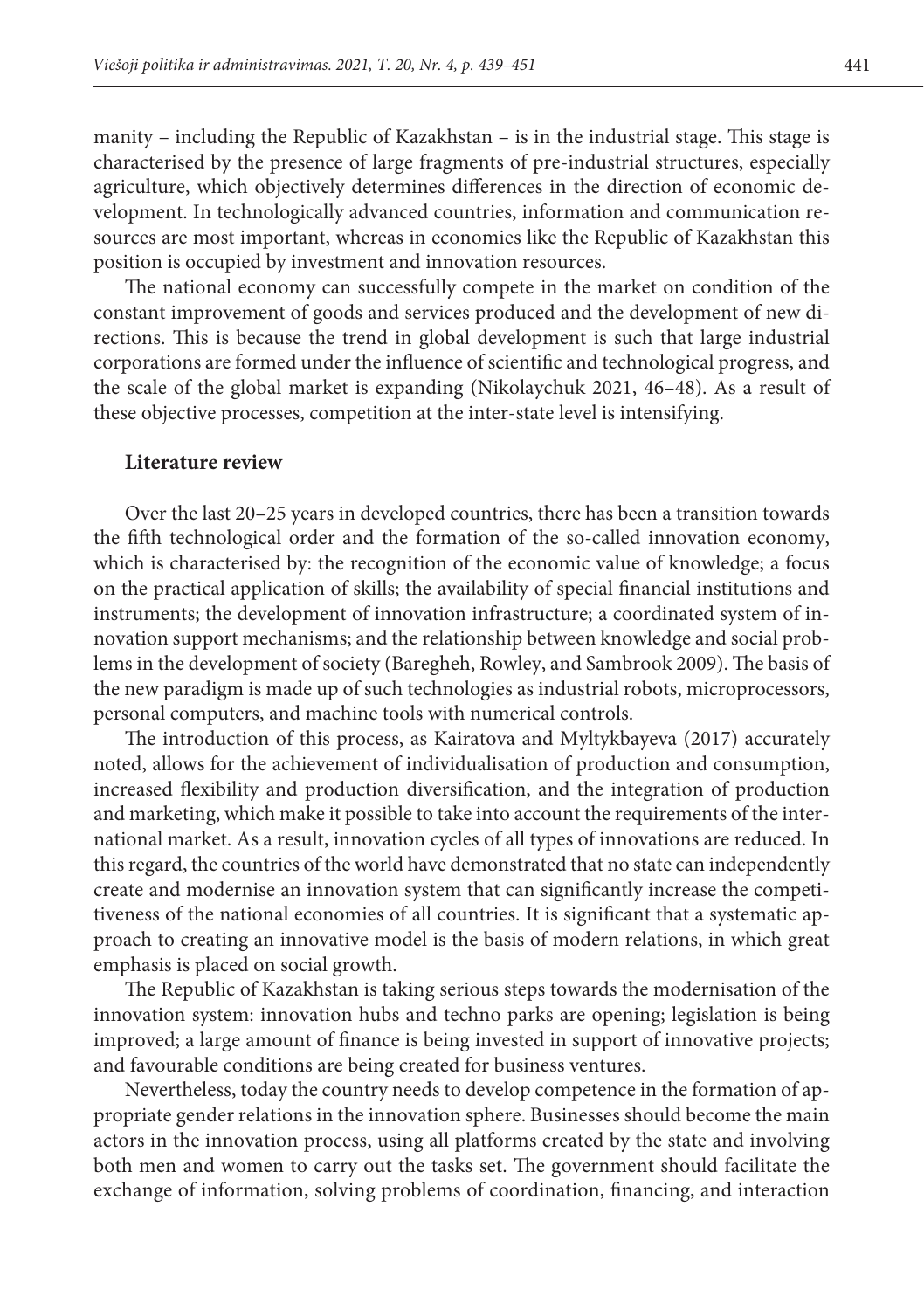between the state and business at the levels of the region and the republic, paying maximum attention to the problems of women. State bodies are obliged to monitor the effectiveness and efficiency of strategic state programs, and to direct other participants in the innovation infrastructure – both men and women alike – to advanced technologies in the production and social spheres, including the Internet space.

In this context, the relevance of the topic and the feasibility of conducting research in the relevant area is indicated by: the need to analyse the modernisation of the mechanism of state regulation of women's employment in the innovation sphere of the Republic of Kazakhstan; and the identification and disclosure of modern problems related to the provision of mechanisms of state regulation of women's employment in this area. Considering the above, the main purpose of this article is to study the state regulation of women's employment in the innovation sphere of the Republic of Kazakhstan in order to predict the further modernisation of the corresponding mechanism. To fulfil the intended goal, the following tasks were determined: 1) to analyse the role of women in the innovation sphere of the Republic of Kazakhstan, taking into account the intensification of modernisation processes; and 2) to outline the prospects and problems of modernising the mechanism of state regulation of women's employment in the innovation sphere of Kazakhstan.

The issues of the legal regulation of employment in the innovation sphere are increasingly considered by various scientists; however, the issues of women's employment in this area remain only fragmentarily studied and require more detailed analysis in the context of the transformation processes of modern society (Ortega-Abente and Ruiz-Flores 2021, 55–56). The analysis of the works of representatives of the doctrine showed the relevance of the chosen topic and the insufficient disclosure of the features of modernisation of the mechanism of state regulation of women's employment in the innovation sphere of the Republic of Kazakhstan.

## **Materials and methods**

The methodological basis of this study was a set of subject-based principles, approaches, and methods of cognition. The civilisational approach was used in the study of the role and significance of innovations in the Republic of Kazakhstan at different stages of civilisational development. The dialectical method was used in the study of the laws of the development of society and the substantiation of innovative activity as a factor in the development of society and the position of women in it in the context of globalisation. Using a synergistic approach, innovative activity was analysed as a process that reflects the self-organisation of society, and globalisation as a non-linear process that confers an open, unbalanced, multifactorial, and difficult-to-predict nature to the state of society's development.

The hermeneutic approach was used to define the concepts of globalisation, innovation, novation, innovative activity, innovative culture, innovative development, and national innovation systems. The use of a phenomenological approach was necessary for the knowledge and construction of a new model of the mechanism of the state regulation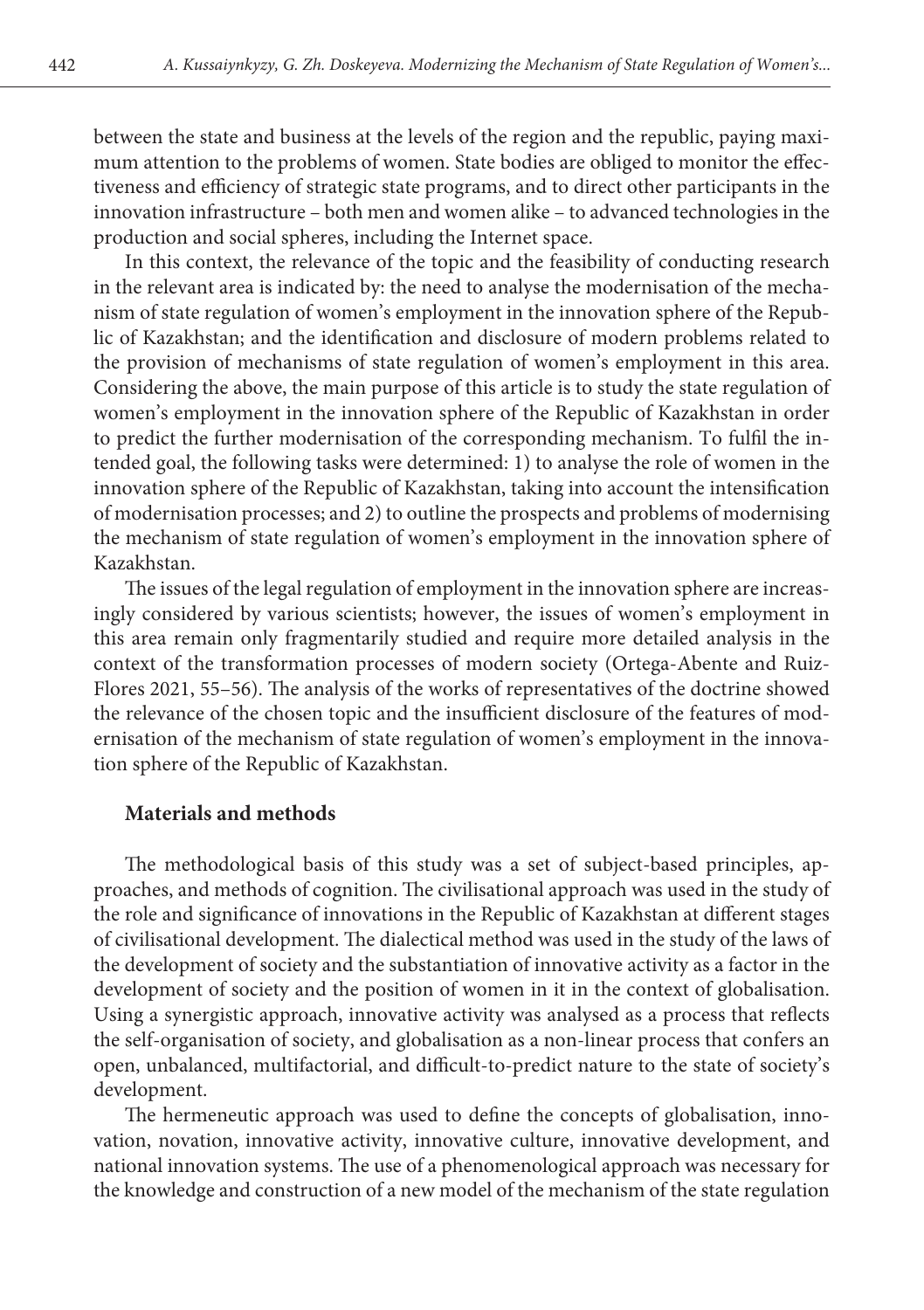of women's employment on an innovative basis, in the centre of which is an intellectually developed, non-standard-thinking, creative personality.

The structural-functional approach was used when considering the structure of society, the spheres of social development, the classification of types of innovative activity, and the participation of women. The use of the axiological approach made it possible to conduct research on the employment of women in innovative activities, which provided for certain social and individual needs.

The methods of analysis and synthesis were used to study the current state of gender studies and to analyse the content of the concepts of gender policy, mechanisms for the formation and implementation of gender policy, public administration, and gender parity. The formal-logical method enabled us to clarify the mechanisms for the formation and implementation of gender policy in the Republic of Kazakhstan. The comparative legal method allowed us to study the problems of legal regulation of women's employment in the innovation sphere in the Republic of Kazakhstan and the EU in order to search for ideas and mechanisms of gender parity. The method of systems analysis permitted the study of the development of gender policy as a whole, the integral parts of which are its essence, principles, requirements, and mechanisms of formation and implementation. The structural and functional method was used to research the organisational and technological basis of the state regulation of women's employment. The modelling method enabled the development of practical recommendations aimed at improving the mechanisms of the state regulation of women's employment in the Republic of Kazakhstan for the formation and implementation of gender policy. The statistical and graphical methods were used to conduct gender analysis in the field of employment and, finally, the method of correlation-regression analysis facilitated the determination of trends and predictions related to gender parity.

The research methodology was based on a set of principles, chief among which is the principle of the unity of theory and practice. In the course of this study, an integrated approach was used, which became the methodological basis for the study and which made it possible to consider certain problems systematically.

## **Results**

The Republic of Kazakhstan follows global trends in the progressive development of socio-economic and political systems. Since gaining independence, the country has been changing and improving the systems of economy and management, taking into account the most advanced achievements of science and technology. Kazakhstan is part of the global space, and systematically participates in international rankings in order to give government authorities the opportunity to assess their current position in the competitive global socio-economic, political, and innovation spaces.

An example of this is the participation of the Republic of Kazakhstan in the global innovation rating, which has been calculated since 2007 by representatives of the INSEAD international business school – with campuses in Europe (Fontainebleau, France), Asia (Singapore), and the Middle East (Abu Dhabi) – and, later, researchers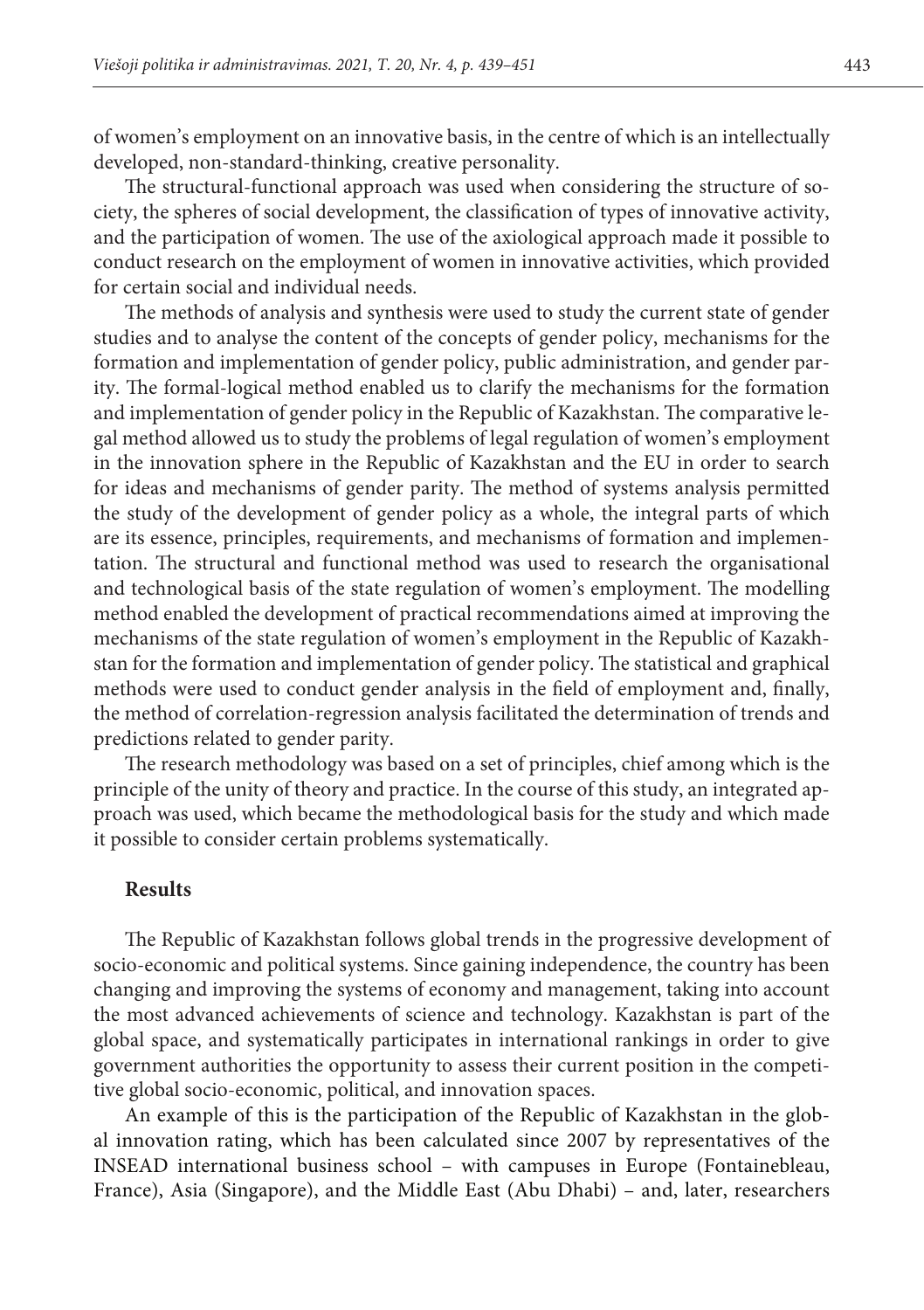from Cornell University and the World Intellectual Property Organization (WIPO). In the 2019 Global Investment Index, the Republic of Kazakhstan took 79th place in the overall rating, achieving 33.03 points out of 100 possible – dropping five positions compared to the previous year (Cornell University, INSEAD, and WIPO 2019).

To eliminate the factors hindering innovative development, it is necessary to develop a policy of state intervention that takes into account the experience of other countries. At the same time, according to Abueva (2016), it is necessary to use the principles of coordination, alignment, and motivation, which allow for the activities of all participants to be harmonised.

The main instrument of innovative development should be government programs that can provide an effective solution to the problems associated with scientific and technological progress (Abueva 2016). The state, represented by the Government of Kazakhstan, is the main initiator of innovation processes in the country. On 17 May 2003, in Kazakhstan, the Decree of the President No. 1096 approved the Strategy for Industrial and Innovative Development for 2003–2015. Its main goal was to achieve stable growth by diversifying production away from commodities. Indicative in this regard was the adoption of the State Program of Forced Industrial and Innovative Development of Kazakhstan for 2015–2019, approved by the Decree of the President of the Republic of Kazakhstan No. 874 of 1 August 2014.

However, despite numerous initiatives in recent years, Kazakhstan's innovation system is still in its infancy in many respects. Business innovation remains weak and undiversified. The business sector provided only around 40% of research and development (R&D) in 2015, which is low by international standards – especially compared to the OECD average of 68% – and is well below the levels of countries such as China or Malaysia (OECD 2017a, 2017b). Moreover, this low share should be viewed in the context of overall low R&D spending; measured in relation to GDP, the gap is even wider. Public funding for R&D is also insufficient. R&D intensity (the ratio of gross expenditure on research and development –GERD – to GDP) fell from a peak of 0.28% in 2005 to approximately 0.15%, recovering to 0.17% in 2010 – a figure still well below the 2% target set in various government policies and programs (OECD 2014). In this respect, Kazakhstan is typical of its neighbours in Central Asia, which also suffer from low investment in R&D.

Perhaps the most important obstacle to business innovation in Kazakhstan is the weak demand for innovative products. Local firms tend not to invest in non-technological innovation without making a huge effort to change their processes and marketing strategies. The results of research developed in collaboration with industry are limited, as are the culture and infrastructure that support business collaboration. Despite an increase in university courses that train potential entrepreneurs, firms have limited access to managerial and entrepreneurial skills. Early funding is very scarce, and is constrained by the poor chain of innovative enterprises in a reformed Kazakhstan that is evidenced in terms of progress, challenges and opportunities, and limited venture capital skills. The link between higher education and research institutions is also limited, a legacy of the Soviet separation of education and research. The relationship between science and industry, while strengthening over time, remains weak.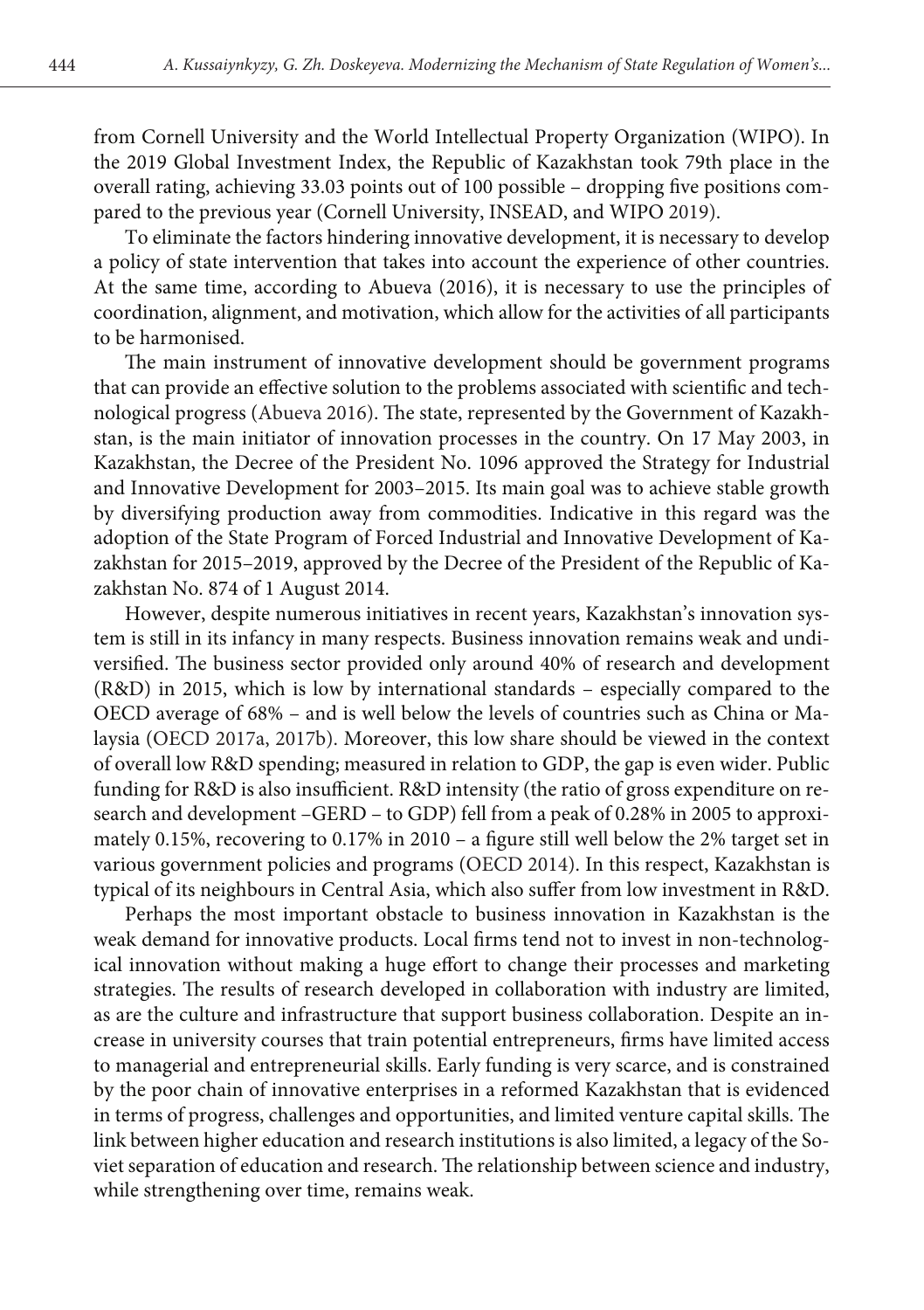The presence of women in the labour market is becoming increasingly important and necessary. This is evidenced by the growth in the number of employers hiring women in the country. The reason for this, according to Husni and Suryani (2018), is that women are considered to be more conscientious, careful, and obedient in carrying out their work duties. The optimal legal regulation of women's work should be aimed at achieving gender equality in the workplace and creating conditions in which women and others can combine work and family responsibilities. A favourable environment for working relationships for these categories of workers should be created both by internal and global regulations. Actions at both levels, according to Buribaev and Khamzina (2019), by their nature reinforce each other. Despite this, it can be noted that in recent years Kazakhstan has made some progress in the field of gender equality; it was the first Central Asian country to establish a national coordinating framework for advancing gender equality through the National Commission on Women, Family, and Population Policy. Several laws, strategies, and policies were adopted, including: the Law on State Guarantees of Equal Rights and Equal Opportunities for Men and Women of 8 December 2009, No. 223-IV; the Gender Equality Strategy, approved by the Resolution of the Government of the Republic of Kazakhstan dated 18 October 2005, No. 1043; and the Concept of Gender and Family Policy in Kazakhstan until 2030, approved by the Decree of the President of the Republic of Kazakhstan dated 6 December 2016, No. 384.Based on the above, one can conclude that female labour in the Republic of Kazakhstan is still only used in a small number of industries. Lack of access to leadership positions hampers the increase in the competitiveness of women in the labour market (Suprayitno, Triastity, and Zakiya 2021, 117–119), and the earnings of Kazakhstani women are often less than the wages of men for the same type of work. It is highly indicative that the problem of non-recognition of unpaid domestic work, which in most cases is performed by women, remains a problem. The Government of the Republic of Kazakhstan needs to continue the process of the optimal legal regulation of women's labour, which should be aimed at achieving gender equality in the workplace and creating conditions under which women can combine work that meets modern innovative realities and family responsibilities. The Republic of Kazakhstan is taking serious steps in such areas – as evidenced by the creation of institutional foundations for the functioning of the state and the formation of the necessary infrastructure to promote the development of innovative relations in the country – but the innovation system of Kazakhstan is still in its infancy in many respects. Business innovation remains weak and undiversified; the business sector provides only around 40% of research and development activities in the Republic of Kazakhstan. One of the most important barriers to business innovation is the weak demand for innovative products. To eliminate the factors hindering innovative development, it is necessary to develop a policy of state intervention, taking into account the experience of other countries.

Thus, it can be concluded that the main obstacles that discourage potential female entrepreneurs in the Republic of Kazakhstan are: social stigma, gender inequality, and the inability to maintain a balance between work and personal life; lack of information, available capacity, resources, support, and finance; fear of risk; inability to provide a correct assessment; and the innovation gap, digital isolation, and the lack of basic innovation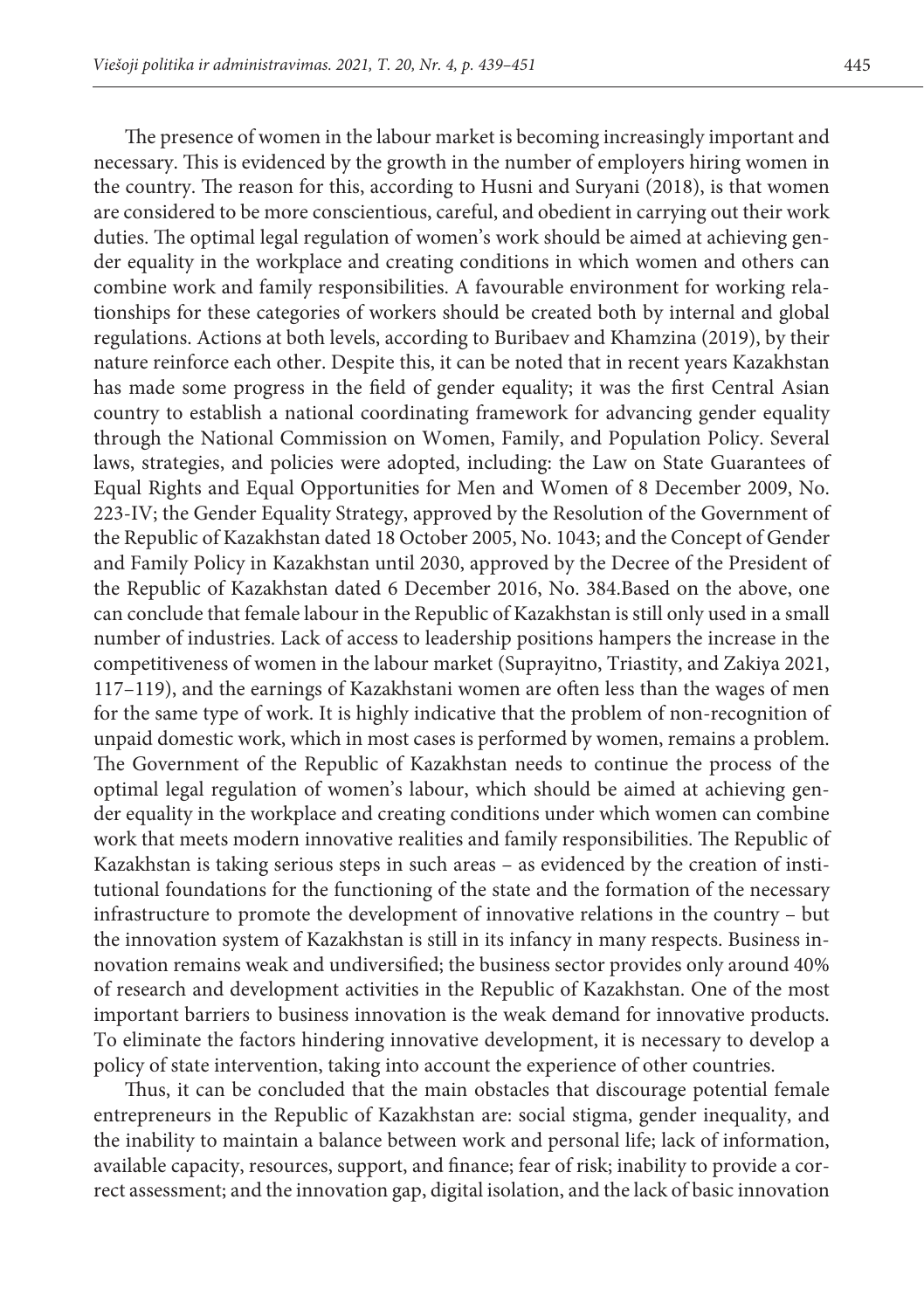skills. Female entrepreneurs are forced to find their way out of a whirlpool composed of: multitasking; work-life conflicts; a lack of financial resources and support services; inadequate business, management, and marketing skills; and poor access to information, business networks, technology, and innovation markets. However, research continues to suggest that innovation, or the drive to innovate, is the first criterion for successful entrepreneurship. In this regard, it is indicative that with regard to gender equality, from the point of view of empowering women to participate in the innovation sphere, the growth of female entrepreneurship in the Republic of Kazakhstan is a very important area.

#### **Discussion**

Public sector organisations must adapt to changing conditions and requirements in order to effectively carry out their functions at the legislative level and in terms of providing quality public services (Muratbaeva et al. 2021, 150–151). Reputable think tanks supported by the state, as well as international organisations such as the World Bank, the Organisation for Economic Cooperation and Development (OECD), and others, have repeatedly drawn attention to the importance of creating incentives and conditions for the development of innovation (Hanneke, van Buuren, and Bekkers 2018). Of course, technological progress allows women to participate in innovative entrepreneurship, yet entrepreneurship remains a gendered activity, and women are still drawn into the intricate and turbulent maelstrom of multitasking. This is clearly illustrated in Malik's (2017) dissertation on female digital entrepreneurs, where data from 30 in-depth interviews with American female digital entrepreneurs using a "tension-driven approach" were analysed. The results show that women experience multiple levels of stress in their creative pursuits, along with social pressures to find real work in the real world, as opposed to virtual environments or working online from home while fulfilling social and familial responsibilities. They experience several levels of stress as they discuss and implement the dominant social discourses about entrepreneurship, build their careers, and encounter opportunities and challenges in emerging virtual landscapes. Malik also argues that female entrepreneurs in the field of innovative technologies experience "conflicting cravings" due to social messages or social expectations regarding a variety of roles in public and private spaces. Her research shows how gender processes continually influence the results of innovative entrepreneurship. This complements the study on the challenges women face in their entrepreneurial journey and emphasises the need to develop policies that support practices that will enable and support female innovative technological entrepreneurs in their work. Progress on gender equality in the EU is also slow in a number of areas. The European Commission's "Report on Equality Between Men and Women in the EU 2018" shows that women continue to be underrepresented in decision-making positions in both politics and business. In 2018, only 18.4% of the leaders of the main political parties in the EU were women, and correspondingly only one in three were deputy leaders. Women hold only 6.3% of seats on the boards of directors of EU state-owned companies and still earn, on average, 16% less than men. Despite its shortcomings, the EU can provide significant assistance to Kazakhstan. The Enhanced Partnership and Co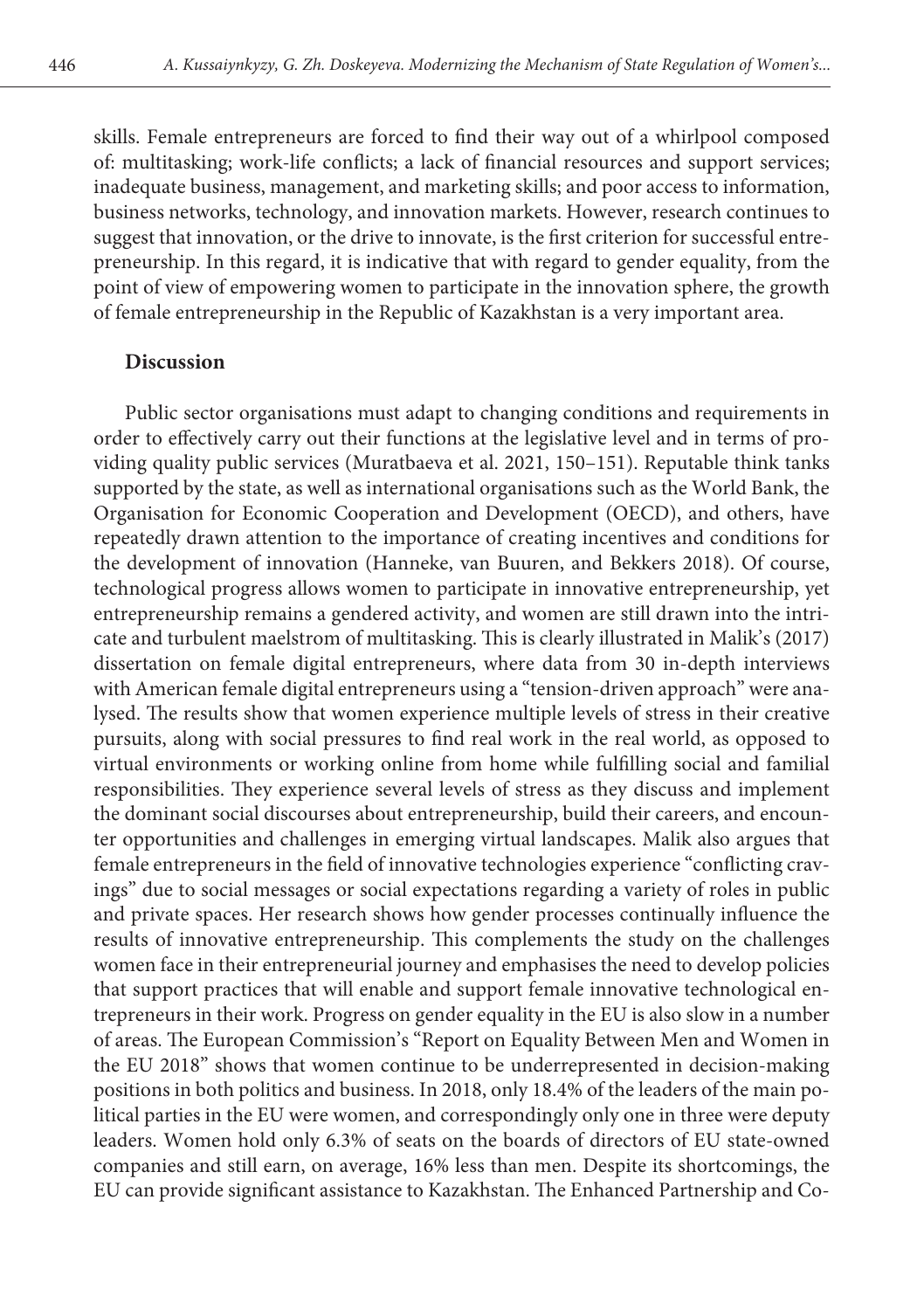operation Agreement between the EU and Kazakhstan (EPCA) aims to strengthen cooperation in 29 key policy areas, including gender equality. Meanwhile, the new EU-Central Asia regional strategy also emphasises gender equality and the empowerment of women as an area of cooperation.

A large number of studies, especially over the past two decades, have recommended the implementation of legislation, policies, and practices that encourage the long-term participation of women in entrepreneurship and contribute to socio-economic development. For example, Khaire (2011) called for the implementation of legislative policies to promote the empowerment of women as effective innovative entrepreneurs.

To motivate female entrepreneurs, Khaire (2011) proposed the provision of training opportunities exclusively for women, along with financial assistance and the development of policies, practices, and mechanisms that "ease women's homework". Legal scholar Loza (2011) recommends focusing on innovative female entrepreneurship, arguing that the law academy has done nothing for women's entrepreneurship despite the role of women as critical actors in economic growth and as "the engine of the economy and development". In her study of the development of female entrepreneurship from a range of other academic disciplines, she argues that further research is needed on female innovation-driven entrepreneurship. She recommends that the legal academy enter the field of entrepreneurship studies with a uniform taxonomy of definitions, and that scientists approach their work on entrepreneurship in an interdisciplinary manner.

In this regard, the following actions are suggested to modernise the mechanism of state regulation of employment in the innovation sphere in Kazakhstan: the introduction of gender planning into the state budget and the application of EU best practices within the budget cycle; the development of a program to increase the access of women, including those living in rural areas, to microfinance and services for the development of the innovation sphere; the strengthening the role of trade unions in increasing women's access to jobs in the field of innovation and reducing the gender pay gap; and the comprehensive support for compliance with Kazakhstani legislation and the principles of preventing discrimination in the workplace. In order to stimulate the long-term participation of women in innovation and to contribute to socio-economic development, researchers continue to call for the promotion and implementation of legislative policies and legal research on innovation, including a policy of equal opportunity – which is especially needed for women in the Republic of Kazakhstan.

#### **Conclusion**

1. This study makes it possible to conclude that the innovation system of Kazakhstan is, in many respects, still in its infancy, and business innovation remains weak and undiversified. It can be stated that the system of guarantees for working women in the Republic of Kazakhstan is supported by real mechanisms for their enforcement, but in some cases such a responsibility is absent. Moreover, in order to modernise the mechanism of state regulation of the employment of women in the innovation sphere, Kazakhstan should gradually increase the level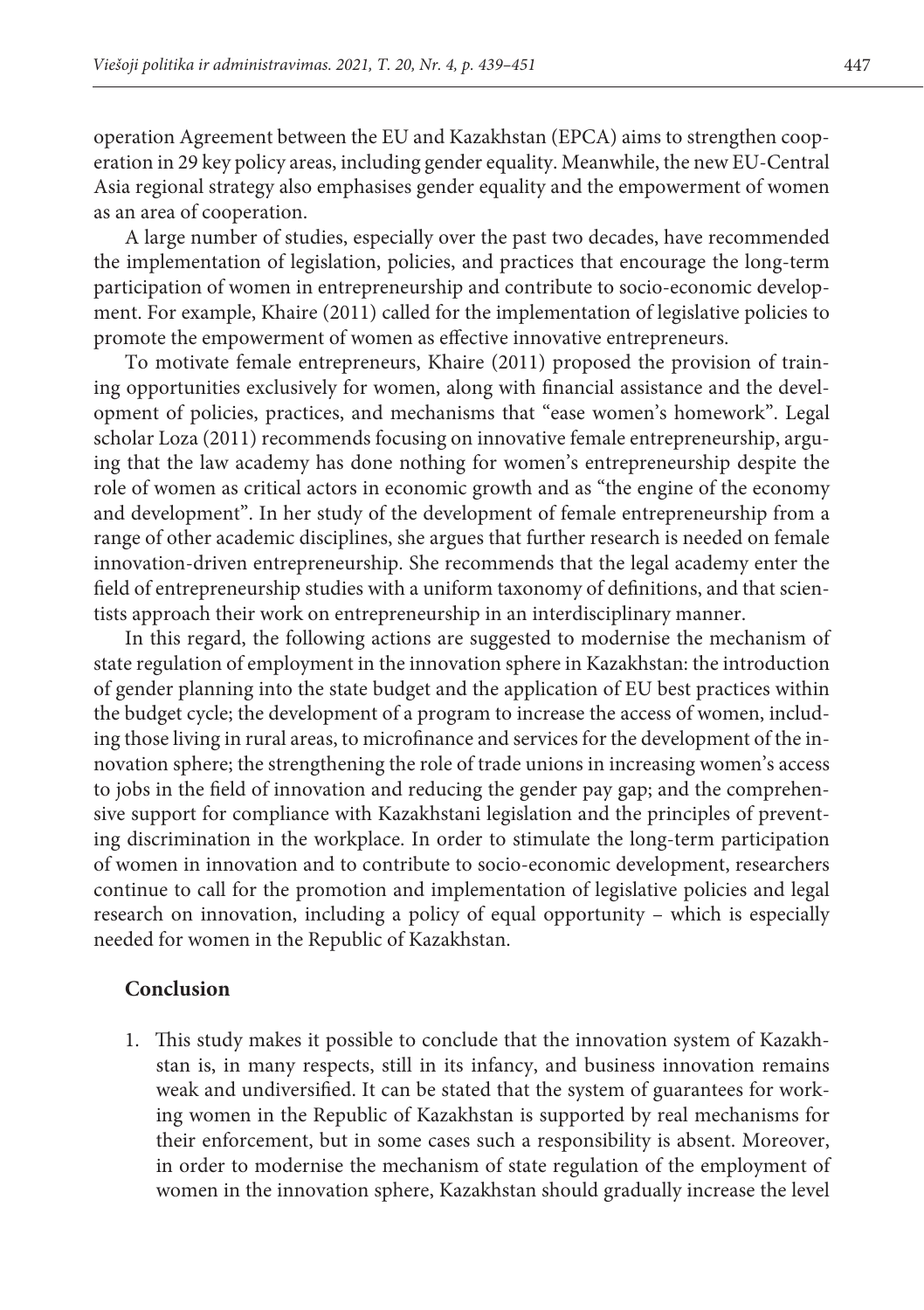of state support for universities and research institutes, both in terms of volume and types of funding.

2. Based on the above, it can be concluded that in order to eliminate the factors hindering innovative development it is necessary to develop a policy of state intervention, taking into account the experience of other countries. Difficulties in the employment of women in the Republic of Kazakhstan undoubtedly reduce the state's ability to achieve higher levels of economic development.

# **References**

- 1. Abueva, M.M.S. 2016. "Development of Innovative Activities in the Republic of Kazakhstan". *Science Symbol* 2 (6): 130–132.
- 2. Baregheh, A., Rowley, J., and Sambrook, S. 2009. "Towards a Multidisciplinary Definition of Innovation". *Management Decision* 47 (8): 1323–1339.
- 3. Buribaev, E., and Khamzina, Z. 2019. "Gender Equality in Employment: The Experience of Kazakhstan". *International Journal of Discrimination and the Law* 19 (2): 110–124.
- 4. Cornell University, INSEAD, and WIPO. 2019. *The Global Innovation Index 2019: Creating Healthy Lives – The Future of Medical Innovation*. Ithaca, Fontainebleau, and Geneva. https://www.globalinnovationindex.org/userfiles/file/ reportpdf/gii-full-report-2019.pdf.
- 5. Decree of the President of the Republic of Kazakhstan dated 17 May 2003, No. 1096. "On the Strategy of industrial and innovative development of the Republic of Kazakhstan for 2003–2015" (with changes as of 2 July 2008). https://online. zakon.kz/document/?doc\_id=1039961.Decree of the President of the Republic of Kazakhstan dated 1 August 2014, No. 874. "On Approval of the State Program for Industrial and Innovative Development of the Republic of Kazakhstan for 2015–2019". https://adilet.zan.kz/rus/docs/U1400000874.
- 6. Decree of the President of the Republic of Kazakhstan dated 6 December 2016, No. 384. "On Approval of the Concept of Gender and Family Policy in Kazakhstan until 2030". https://adilet.zan.kz/eng/docs/U1600000384.
- 7. European Commission. 2018. *Report on Equality Between Women and Men in the EU*. Luxembourg: Publications Office of the European Union. https://op.europa. eu/en/publication-detail/-/publication/950dce57-6222-11e8-ab9c-01aa75ed71a1.
- 8. Hanneke, G., van Buuren, A. and Bekkers, V. 2018. "Conceptualizing Public Innovative Capacity: A Framework for Assessment". *Innovation Journal* 21 (1): Article 1.
- 9. Husni, L., and Suryani, A. 2018. "Legal Protection for Woman Domestic Workers Based on the International Convention". *Journal of Legal, Ethical and Regulatory Issues* 21 (2): 1–7.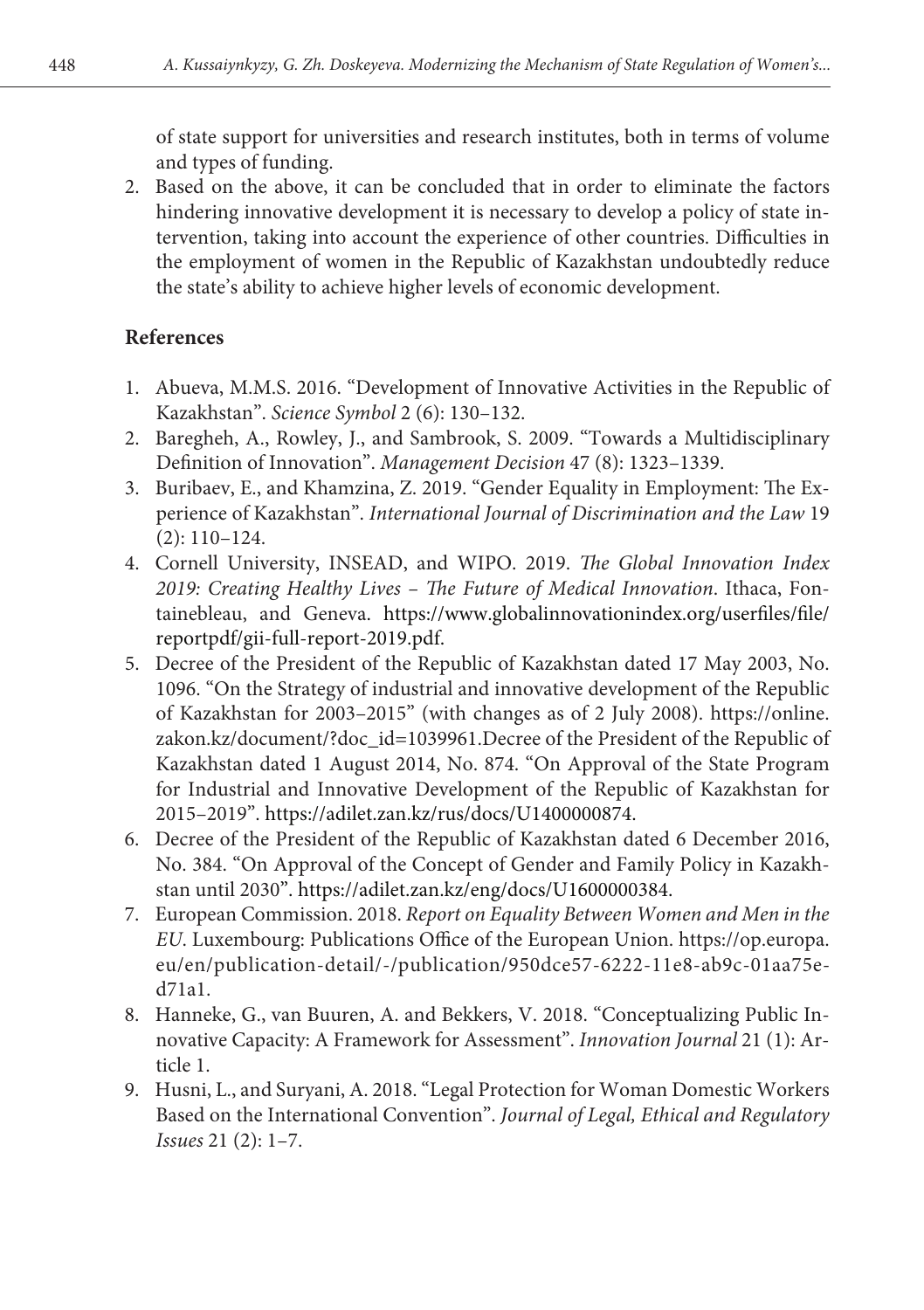- 10. Kairatova, G., and Myltykbayeva, A. 2017. "Tendencies of Innovative Management of Kazakhstan". *The Journal of Economic Research & Business Administration* 122 (4): 38–50.
- 11. Khaire, R.J. 2011. "Literature Review of the Women Entrepreneurs and Statutory Policies". *International Journal of Multidisciplinary Research*, 1 (7): 345–355.
- 12. Kiselyova, E.I., Koroshchenko, K.R., and Robson, G. 2021. "Content of the Job Description: Features and Areas of Concern". *Legal Horizons* 14 (2): 63–69.
- 13. Law of the Republic of Kazakhstan dated 8 December 2009, No. 223-IV. "On State Guarantees of Equal Rights and Equal Opportunities for Men and Women". https://online.zakon.kz/Document/?doc\_id=30526983.Loza, E. 2011. "Female Entrepreneurship Theory: A Multidisciplinary Review of Resources". *Journal of Women's Entrepreneurship and Education*, no. 1–2, 26–64.
- 14. Malik, P. 2017. "Gendering Digital Entrepreneurship: From Research to Practice Using a Tensional Lens". PhD diss., Purdue University. Ann Arbor, United States: ProQuest Dissertations Publishing.
- 15. Muratbaeva, G.N., Nikolaiev, V., Vasylieva, O.I., Vasylieva, N.V., and Moskalenko, S.O. 2021. "Gender Dimensions in the Coordinate System of Public Management and Administration". *Journal of the National Academy of Legal Sciences of Ukraine* 28 (3): 144–153.
- 16. Nikolaychuk, T.O. 2021. "Innovative Forms of Experience Services in Business Activities". *Scientific Bulletin of Mukachevo State University. Series "Economics"*,  $8(3): 46-59.$
- 17. OECD. 2014. *Kazakhstan: Review of the Central Administration*. Paris: OECD Publishing.
- 18. OECD. 2017a. *OECD Reviews of Innovation Policy: Kazakhstan 2017*. Paris: OECD Publishing.
- 19. OECD. 2017b. *Towards a More Effective, Strategic and Accountable State in Kazakhstan*. Paris: OECD Publishing.
- 20. Ortega-Abente, L., and Ruiz-Flores, J. 2021. "Psychological Aspects as the Components of Academic Mobility of Medical Workers". *Scientific Bulletin of Mukachevo State University. Series "Pedagogy and Psychology"* 7 (2): 54–62.
- 21. Pahomov, V.V., Karikh, I.V. and Bondarenko, M.O. 2021. "Grooming as a Modern Form of Sexual Violence". *Legal Horizons* 14 (2): 77–82.
- 22. Resolution of the Government of the Republic of Kazakhstan dated 18 October 2005, No. 1043. "On the Draft Decree of the President of the Republic of Kazakhstan 'On Approval of the Strategy of Gender Equality of the Republic of Kazakhstan for 2006–2016". https://tengrinews.kz/zakon/pravitelstvo\_respubliki\_kazahstan\_premer\_ministr\_rk/hozyaystvennaya\_deyatelnost/id-P050001043\_/
- 23. Suprayitno, Triastity, R., and Zakiya, L. 2021. "The Influence of Leadership Style, Work Motivation and Work Environment on Employees' Job Satisfaction". *Scientific Bulletin of Mukachevo State University. Series "Economics"* 8 (3): 117–122.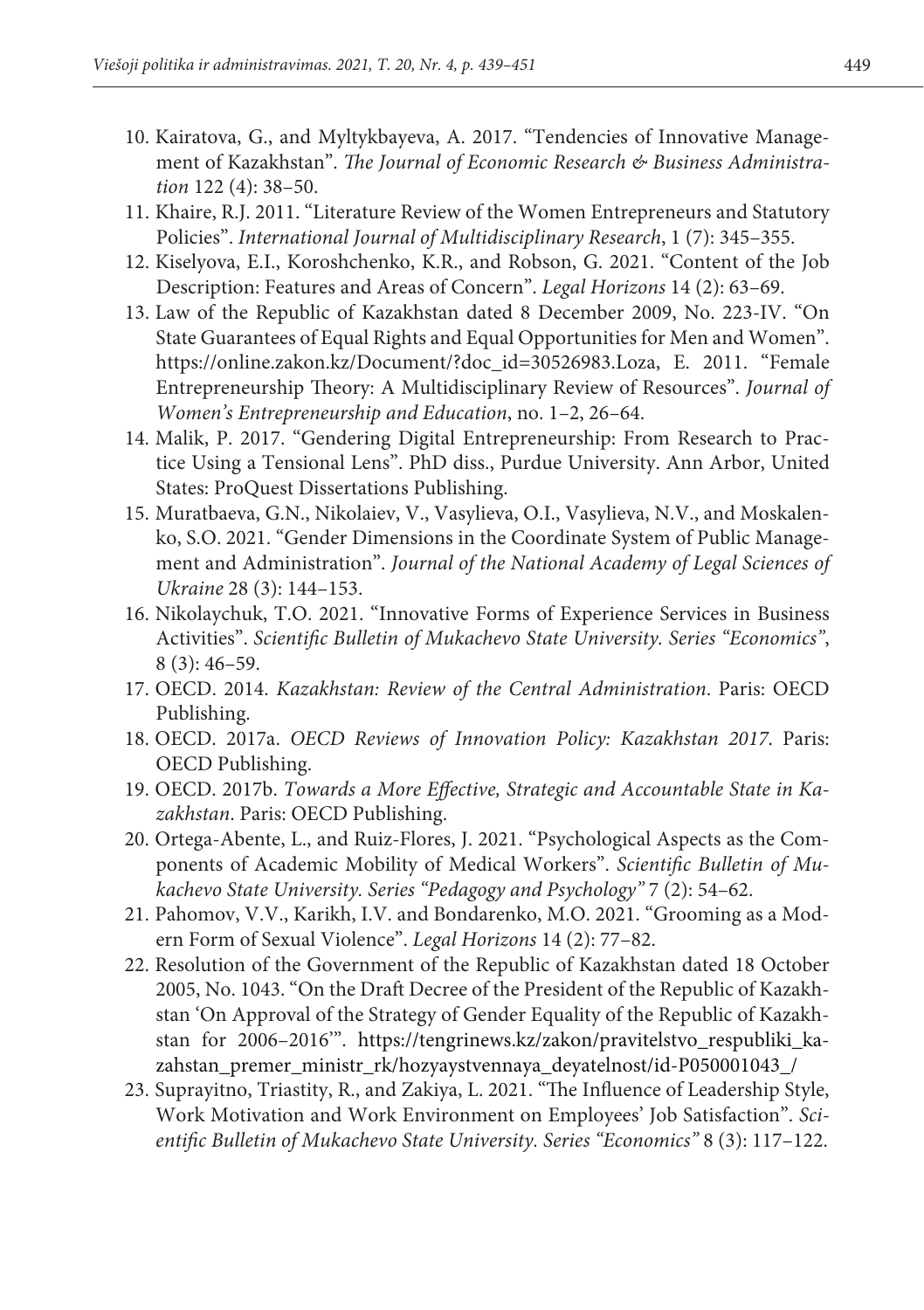Aigerim Kussaiynkyzy, Gulashar Zh. Doskeyeva

# **Valstybinio moterų užimtumo reguliavimo mechanizmas Kazachstano inovacinės ekonomikos srityje**

### Anotacija

*Inovatyvi visuomenės plėtra sukuria prielaidų naujų žmogaus veiklos sričių atsiradimui, novatoriškoms šių procesų gamybos ir valdymo sistemoms. Gilesnės ir tikrai revoliucinės naujovės ilgainiui keičia vyrų ir moterų vaidmenis. Gerai žinoma, kad naujovės ir lyčių vaidmens pakeitimas yra katalitiniai procesai, skatinantys pokyčius. Dinamiškame amžiuje moterys stengiasi išnaudoti savo galimybes ir panaudoti savo sugebėjimus šalies labui. Iš tikrųjų moterys yra šalies modernizavimo lyderės, tačiau jų indėlis į ekonominės veiklos, augimo ir gerovės rodiklius yra daug mažesnis nei jų potencialas. Be to, užimtumas Kazachstane išlieka suskirstytas į skirtingus segmentus, ir tai atitinkamai daro didelę įtaką lyčių pasiskirstymui darbo rinkoje bei trukdo naujoviškam valstybės vystymuisi. Tyrimas leido padaryti išvadą, kad bendrieji veiksniai, lemiantys naujoviško tipo užimtumo plėtrą Kazachstano Respublikoje, susiję su dideliu intelektiniu potencialu ir inovatyvios ekonomikos plėtra. Tačiau novatoriško užimtumo tipo formavimosi procesas yra fragmentiškas, o kartais dėl ekonominių, socialinių-demografinių, techninių ir institucinių apribojimų – prieštaringas ir rizikingas. Šiame straipsnyje taip pat atskleidžiamos moterų užimtumo valstybinio reguliavimo mechanizmo modernizavimo problemos Kazachstano Respublikos inovacijų srityje. Tyrimas leido pagrįsti faktą, kad šiuo metu Kazachstano Respublikoje būtina ugdyti kompetencijas, tinkamas lyčių santykių formavimui ekonominėje srityje. Straipsnyje teigiama, kad, norint pašalinti priežastis, trukdančias inovatyviam vystymuisi, būtina plėtoti valstybės intervencijos politiką atsižvelgiant į užsienio šalių patirtį. Šiame kontekste modernizuojant valstybinį užimtumo reguliavimo mechanizmą inovacijų srityje galimi šie veiksmai: valstybės biudžeto, skirto abiems lytims, planavimo įvedimas ir ES geriausios praktikos taikymas biudžeto cikle. Be to, reikšmingas indėlis gali būti programos, kuriomis siekiama pagerinti moterų, taip pat kaimo vietovėse gyvenančių asmenų prieigą prie mikrofinansų ir paslaugų, skirtų inovacijų sričių plėtojimui, sukūrimo; reikia stiprinti profesinių sąjungų vaidmenį didinant moterų galimybes įsidarbinti naujoviškose organizacijose, mažinti vyrų ir moterų darbo užmokesčio skirtumus ir, apskritai, remti Kazachstano įstatymų, skirtų diskriminavimo eliminavimui darbo vietoje, rengimą, taip pat imtis prevencijos siekiant užkirsti diskriminavimą.*